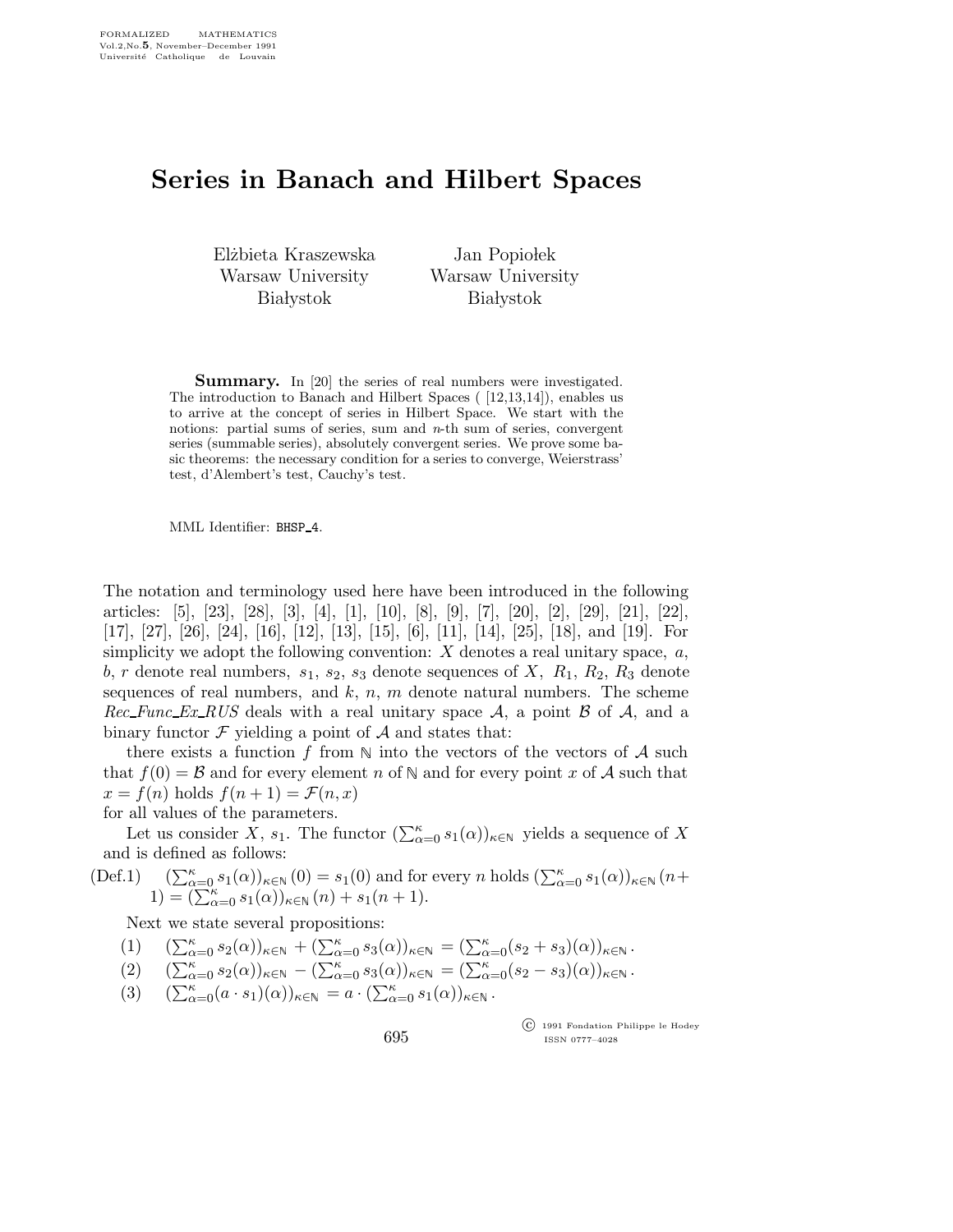(4)  $(\sum_{\alpha=0}^{\kappa}(-s_1)(\alpha))_{\kappa \in \mathbb{N}} = -(\sum_{\alpha=0}^{\kappa} s_1(\alpha))_{\kappa \in \mathbb{N}}$ .

(5) 
$$
a \cdot (\sum_{\alpha=0}^{\kappa} s_2(\alpha))_{\kappa \in \mathbb{N}} + b \cdot (\sum_{\alpha=0}^{\kappa} s_3(\alpha))_{\kappa \in \mathbb{N}} = (\sum_{\alpha=0}^{\kappa} (a \cdot s_2 + b \cdot s_3)(\alpha))_{\kappa \in \mathbb{N}}
$$
.  
Let us consider X,  $s_1$ . We say that  $s_1$  is summable if and only if:

 $(Def.2)$  $(\sum_{\alpha=0}^{\kappa} s_1(\alpha))_{\kappa \in \mathbb{N}}$  is convergent.

Let us consider X,  $s_1$ . Let us assume that  $s_1$  is summable. The functor  $\sum s_1$ yielding a point of  $X$  is defined by:

$$
(\text{Def.3}) \quad \sum s_1 = \lim ((\sum_{\alpha=0}^{\kappa} s_1(\alpha))_{\kappa \in \mathbb{N}}).
$$

Next we state several propositions:

- (6) If  $s_2$  is summable and  $s_3$  is summable, then  $s_2 + s_3$  is summable and  $\Sigma(s_2 + s_3) = \Sigma s_2 + \Sigma s_3.$
- (7) If  $s_2$  is summable and  $s_3$  is summable, then  $s_2 s_3$  is summable and  $\sum(s_2 - s_3) = \sum s_2 - \sum s_3.$
- (8) If  $s_1$  is summable, then  $a \cdot s_1$  is summable and  $\sum (a \cdot s_1) = a \cdot \sum s_1$ .
- (9) If  $s_1$  is summable, then  $s_1$  is convergent and  $\lim s_1 = 0$ <sub>the vectors of X</sub>.
- (10) If X is a Hilbert space, then  $s_1$  is summable if and only if for every r such that  $r > 0$  there exists k such that for all n, m such that  $n \geq k$  and  $m \geq k$  holds  $\|(\sum_{\alpha=0}^{\kappa} s_1(\alpha))_{\kappa \in \mathbb{N}} (n) - (\sum_{\alpha=0}^{\kappa} s_1(\alpha))_{\kappa \in \mathbb{N}} (m) \| < r$ .
- (11) If  $s_1$  is summable, then  $(\sum_{\alpha=0}^{\kappa} s_1(\alpha))_{\kappa \in \mathbb{N}}$  is bounded.
- (12) For all  $s_1$ ,  $s_2$  such that for every n holds  $s_2(n) = s_1(0)$  holds  $(\sum_{\alpha=0}^{k} (s_1 \uparrow$  $(1)(\alpha))_{\kappa \in \mathbb{N}} = (\sum_{\alpha=0}^{\kappa} s_1(\alpha))_{\kappa \in \mathbb{N}} \uparrow 1 - s_2.$
- (13) If  $s_1$  is summable, then for every k holds  $s_1 \uparrow k$  is summable.
- (14) If there exists k such that  $s_1 \uparrow k$  is summable, then  $s_1$  is summable.

Let us consider X,  $s_1$ , n. The functor  $\sum_{\kappa=0}^n s_1(\kappa)$  yielding a point of X is defined by:

$$
(\text{Def.4}) \quad \sum_{\kappa=0}^n s_1(\kappa) = (\sum_{\alpha=0}^\kappa s_1(\alpha))_{\kappa \in \mathbb{N}} (n).
$$

We now state several propositions:

- (15)  $\sum_{\kappa=0}^{n} s_1(\kappa) = (\sum_{\alpha=0}^{\kappa} s_1(\alpha))_{\kappa \in \mathbb{N}} (n).$
- (16)  $\sum_{\kappa=0}^{0} s_1(\kappa) = s_1(0).$
- (17)  $\sum_{\kappa=0}^{1} s_1(\kappa) = \sum_{\kappa=0}^{0} s_1(\kappa) + s_1(1).$
- $(18)$  $\sum_{\kappa=0}^{1} s_1(\kappa) = s_1(0) + s_1(1).$
- (19)  $\sum_{\kappa=0}^{n+1} s_1(\kappa) = \sum_{\kappa=0}^{n} s_1(\kappa) + s_1(n+1).$
- (20)  $s_1(n+1) = \sum_{\kappa=0}^{n+1} s_1(\kappa) \sum_{\kappa=0}^{n} s_1(\kappa).$
- (21)  $s_1(1) = \sum_{\kappa=0}^1 s_1(\kappa) \sum_{\kappa=0}^0 s_1(\kappa).$

Let us consider X,  $s_1$ , n, m. The functor  $\sum_{\kappa=n+1}^m s_1(\kappa)$  yielding a point of  $X$  is defined by:

(Def.5) 
$$
\sum_{\kappa=n+1}^{m} s_1(\kappa) = \sum_{\kappa=0}^{n} s_1(\kappa) - \sum_{\kappa=0}^{m} s_1(\kappa).
$$

The following propositions are true:

(22)  $\sum_{\kappa=n+1}^{m} s_1(\kappa) = \sum_{\kappa=0}^{n} s_1(\kappa) - \sum_{\kappa=0}^{m} s_1(\kappa).$ 

(23) 
$$
\sum_{\kappa=1+1}^{0} s_1(\kappa) = s_1(1).
$$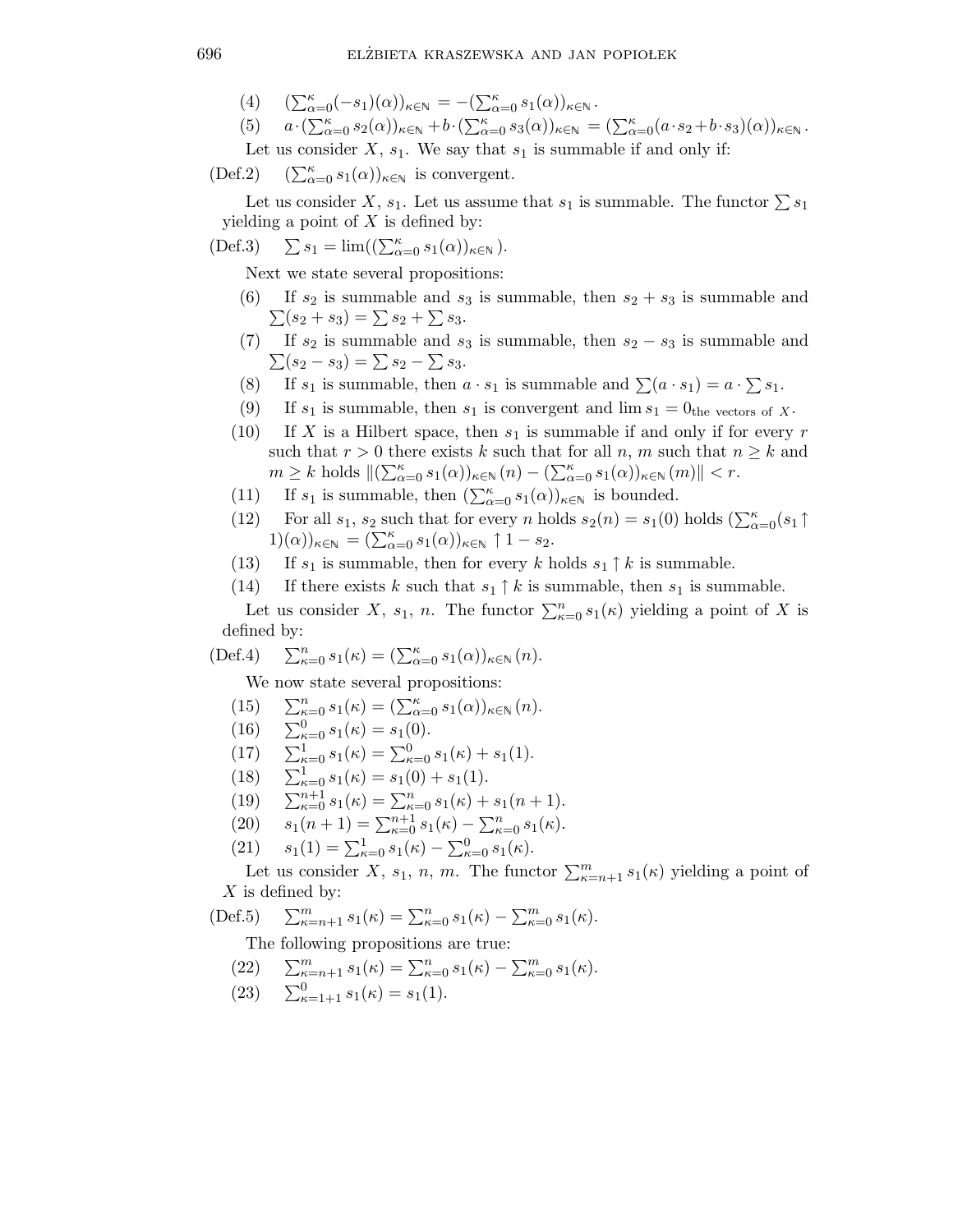(24)  $\sum_{\kappa=n+1+1}^{n} s_1(\kappa) = s_1(n+1).$ 

- (25) If X is a Hilbert space, then  $s_1$  is summable if and only if for every r such that  $r > 0$  there exists k such that for all n, m such that  $n \geq k$  and  $m \geq k$  holds  $\|\sum_{\kappa=0}^{n} s_1(\kappa) - \sum_{\kappa=0}^{m} s_1(\kappa)\| < r.$
- (26) If X is a Hilbert space, then  $s_1$  is summable if and only if for every r such that  $r > 0$  there exists k such that for all n, m such that  $n \geq k$  and  $m \geq k$  holds  $\|\sum_{\kappa=n+1}^m s_1(\kappa)\| < r$ .

Let us consider  $R_1$ , n. The functor  $\sum_{\kappa=0}^n R_1(\kappa)$  yields a real number and is defined by:

 $(Def.6)$  $R_{\kappa=0}^n R_1(\kappa) = (\sum_{\alpha=0}^{\kappa} R_1(\alpha))_{\kappa \in \mathbb{N}} (n).$ 

Let us consider  $R_1$ , n, m. The functor  $\sum_{\kappa=n+1}^m R_1(\kappa)$  yielding a real number is defined by:

(Def.7) 
$$
\sum_{\kappa=n+1}^{m} R_1(\kappa) = \sum_{\kappa=0}^{n} R_1(\kappa) - \sum_{\kappa=0}^{m} R_1(\kappa).
$$

Let us consider  $X$ ,  $s_1$ . We say that  $s_1$  is absolutely summable if and only if: (Def.8)  $\|s_1\|$  is summable.

The following propositions are true:

- (27) If  $s_2$  is absolutely summable and  $s_3$  is absolutely summable, then  $s_2+s_3$ is absolutely summable.
- (28) If  $s_1$  is absolutely summable, then  $a \cdot s_1$  is absolutely summable.
- (29) If for every n holds  $||s_1||(n) \le R_1(n)$  and  $R_1$  is summable, then  $s_1$  is absolutely summable.
- (30) If for every *n* holds  $s_1(n) \neq 0$ <sub>the vectors of *x* and  $R_1(n) = \frac{\|s_1(n+1)\|}{\|s_1(n)\|}$  and</sub>  $R_1$  is convergent and  $\lim R_1 < 1$ , then  $s_1$  is absolutely summable.
- (31) If  $r > 0$  and there exists m such that for every n such that  $n \geq m$  holds  $||s_1(n)|| \geq r$ , then  $s_1$  is not convergent or  $\lim s_1 \neq 0$ <sub>the vectors of X</sub>.
- (32) If for every n holds  $s_1(n) \neq 0$ <sub>the vectors of X</sub> and there exists m such that for every *n* such that  $n \ge m$  holds  $\frac{\|s_1(n+1)\|}{\|s_1(n)\|} \ge 1$ , then  $s_1$  is not summable.
- (33) If for every n holds  $s_1(n) \neq 0$ <sub>the vectors of X</sub> and for every n holds  $R_1(n) = \frac{\|s_1(n+1)\|}{\|s_1(n)\|}$  and  $R_1$  is convergent and  $\lim R_1 > 1$ , then  $s_1$  is not summable.
- (34) If for every *n* holds  $R_1(n) = \sqrt[n]{\vert s_1(n) \vert}$  and  $R_1$  is convergent and  $\lim R_1 < 1$ , then  $s_1$  is absolutely summable.
- (35) If for every n holds  $R_1(n) = \sqrt[n]{\|s_1\|}(n)$  and there exists m such that for every *n* such that  $n \geq m$  holds  $R_1(n) \geq 1$ , then  $s_1$  is not summable.
- (36) If for every *n* holds  $R_1(n) = \sqrt[n]{\|s_1\|(n)}$  and  $R_1$  is convergent and  $\lim R_1 > 1$ , then  $s_1$  is not summable.
- (37)  $(\sum_{\alpha=0}^{\kappa} ||s_1||(\alpha))_{\kappa \in \mathbb{N}}$  is non-decreasing.
- (38) For every *n* holds  $(\sum_{\alpha=0}^{\kappa} ||s_1||(\alpha))_{\kappa \in \mathbb{N}} (n) \geq 0$ .
- (39) For every n holds  $\|(\sum_{\alpha=0}^{\kappa} s_1(\alpha))_{\kappa \in \mathbb{N}} (n)\| \leq (\sum_{\alpha=0}^{\kappa} \|s_1\|(\alpha))_{\kappa \in \mathbb{N}} (n)$ .
- (40) For every *n* holds  $\|\sum_{\kappa=0}^n s_1(\kappa)\| \le \sum_{\kappa=0}^n \|s_1\|(\kappa)$ .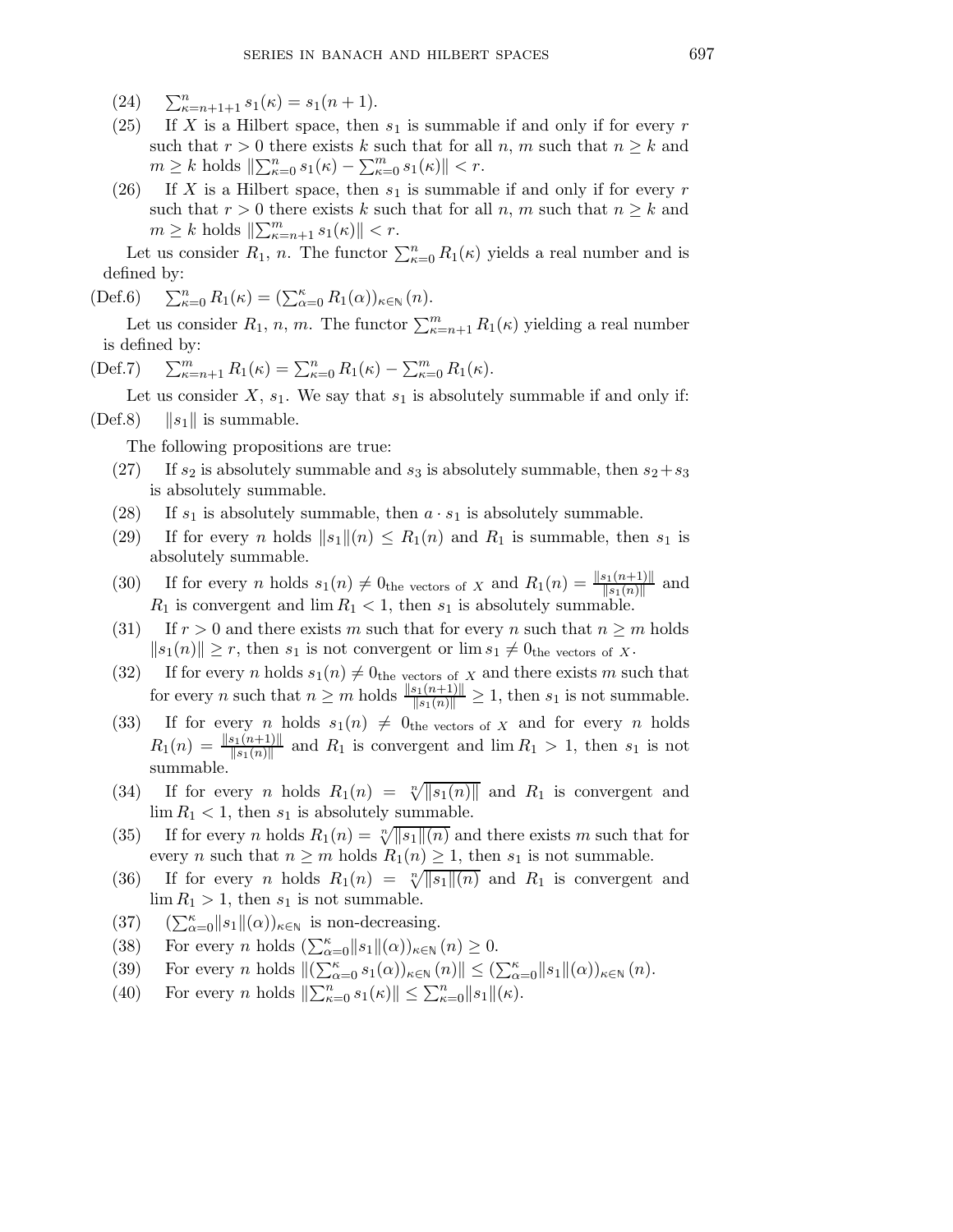- (41) For all n, m holds  $\|(\sum_{\alpha=0}^{\kappa} s_1(\alpha))_{\kappa \in \mathbb{N}} (m) (\sum_{\alpha=0}^{\kappa} s_1(\alpha))_{\kappa \in \mathbb{N}} (n) \| \leq$  $\|(\sum_{\alpha=0}^{\kappa}||s_1||(\alpha))_{\kappa\in\mathbb{N}}(m) - (\sum_{\alpha=0}^{\kappa}||s_1||(\alpha))_{\kappa\in\mathbb{N}}(n)|.$
- $(42)$  For all n, m holds  $||\sum_{\kappa=0}^m s_1(\kappa) - \sum_{\kappa=0}^n s_1(\kappa)|| \le ||\sum_{\kappa=0}^m ||s_1||(\kappa) - \sum_{\kappa=0}^n ||s_1||(\kappa)|.$
- (43) For all *n*, *m* holds  $\|\sum_{\kappa=m+1}^{n} s_1(\kappa)\| \leq \|\sum_{\kappa=m+1}^{n} \|s_1\|(\kappa)\|.$
- (44) If X is a Hilbert space, then if  $s_1$  is absolutely summable, then  $s_1$  is summable.

Let us consider X,  $s_1$ ,  $R_1$ . The functor  $R_1 \cdot s_1$  yielding a sequence of X is defined as follows:

(Def.9) for every n holds  $(R_1 \cdot s_1)(n) = R_1(n) \cdot s_1(n)$ .

One can prove the following propositions:

- (45)  $R_1 \cdot (s_2 + s_3) = R_1 \cdot s_2 + R_1 \cdot s_3.$
- (46)  $(R_2 + R_3) \cdot s_1 = R_2 \cdot s_1 + R_3 \cdot s_1.$
- (47)  $(R_2 R_3) \cdot s_1 = R_2 \cdot (R_3 \cdot s_1).$
- (48)  $(a R_1) \cdot s_1 = a \cdot (R_1 \cdot s_1).$
- (49)  $R_1 \cdot -s_1 = (-R_1) \cdot s_1.$
- (50) If  $R_1$  is convergent and  $s_1$  is convergent, then  $R_1 \cdot s_1$  is convergent.
- (51) If  $R_1$  is bounded and  $s_1$  is bounded, then  $R_1 \cdot s_1$  is bounded.
- (52) If  $R_1$  is convergent and  $s_1$  is convergent, then  $R_1 \cdot s_1$  is convergent and  $\lim(R_1 \cdot s_1) = \lim R_1 \cdot \lim s_1.$

Let us consider  $R_1$ . We say that  $R_1$  is a Cauchy sequence if and only if:

(Def.10) for every r such that  $r > 0$  there exists k such that for all n, m such that  $n \geq k$  and  $m \geq k$  holds  $|R_1(n) - R_1(m)| < r$ .

One can prove the following propositions:

- (53) If X is a Hilbert space, then if  $s_1$  is a Cauchy sequence and  $R_1$  is a Cauchy sequence, then  $R_1 \cdot s_1$  is a Cauchy sequence.
- (54) For every n holds  $\left(\sum_{\alpha=0}^{\kappa}((R_1 R_1 \uparrow 1) \cdot (\sum_{\alpha=0}^{\kappa} s_1(\alpha))_{\kappa \in \mathbb{N}})(\alpha)\right)_{\kappa \in \mathbb{N}} (n) =$  $\left(\sum_{\alpha=0}^{\kappa}(R_1 \cdot s_1)(\alpha)\right)_{\kappa \in \mathbb{N}} (n+1) - \left(R_1 \cdot \left(\sum_{\alpha=0}^{\kappa} s_1(\alpha)\right)_{\kappa \in \mathbb{N}} (n+1)\right)$
- $(55)$  For every *n* holds  $(\sum_{\alpha=0}^{\kappa} (R_1 \cdot s_1)(\alpha))_{\kappa \in \mathbb{N}} (n+1) = (R_1 \cdot (\sum_{\alpha=0}^{\kappa} s_1(\alpha))_{\kappa \in \mathbb{N}})(n+1) - (\sum_{\alpha=0}^{\kappa} ((R_1 \uparrow$  $(1 - R_1) \cdot (\sum_{\alpha=0}^{\kappa} s_1(\alpha))_{\kappa \in \mathbb{N}} (\alpha))_{\kappa \in \mathbb{N}}$  (*n*).
- (56) For every *n* holds  $\sum_{\kappa=0}^{n+1} (R_1 \cdot s_1)(\kappa) = (R_1 \cdot (\sum_{\alpha=0}^{\kappa}$  $\sum$ For every *n* holds  $\sum_{\kappa=0}^{n+1} (R_1 \cdot s_1)(\kappa) = (R_1 \cdot (\sum_{\alpha=0}^{\kappa} s_1(\alpha))_{\kappa \in \mathbb{N}})(n+1) - \sum_{\kappa=0}^{n} ((R_1 \uparrow 1 - R_1) \cdot (\sum_{\alpha=0}^{\kappa} s_1(\alpha))_{\kappa \in \mathbb{N}})(\kappa).$

## **REFERENCES**

- [1] Czesław Byliński. Basic functions and operations on functions. Formalized Mathematics, 1(1):245–254, 1990.
- [2] Czesław Byliński. Binary operations. Formalized Mathematics,  $1(1):175-180$ , 1990.
- [3] Czesław Byliński. Functions and their basic properties. Formalized Mathematics,  $1(1):55-65, 1990.$
- [4] Czesław Byliński. Functions from a set to a set. Formalized Mathematics,  $1(1):153-164$ , 1990.